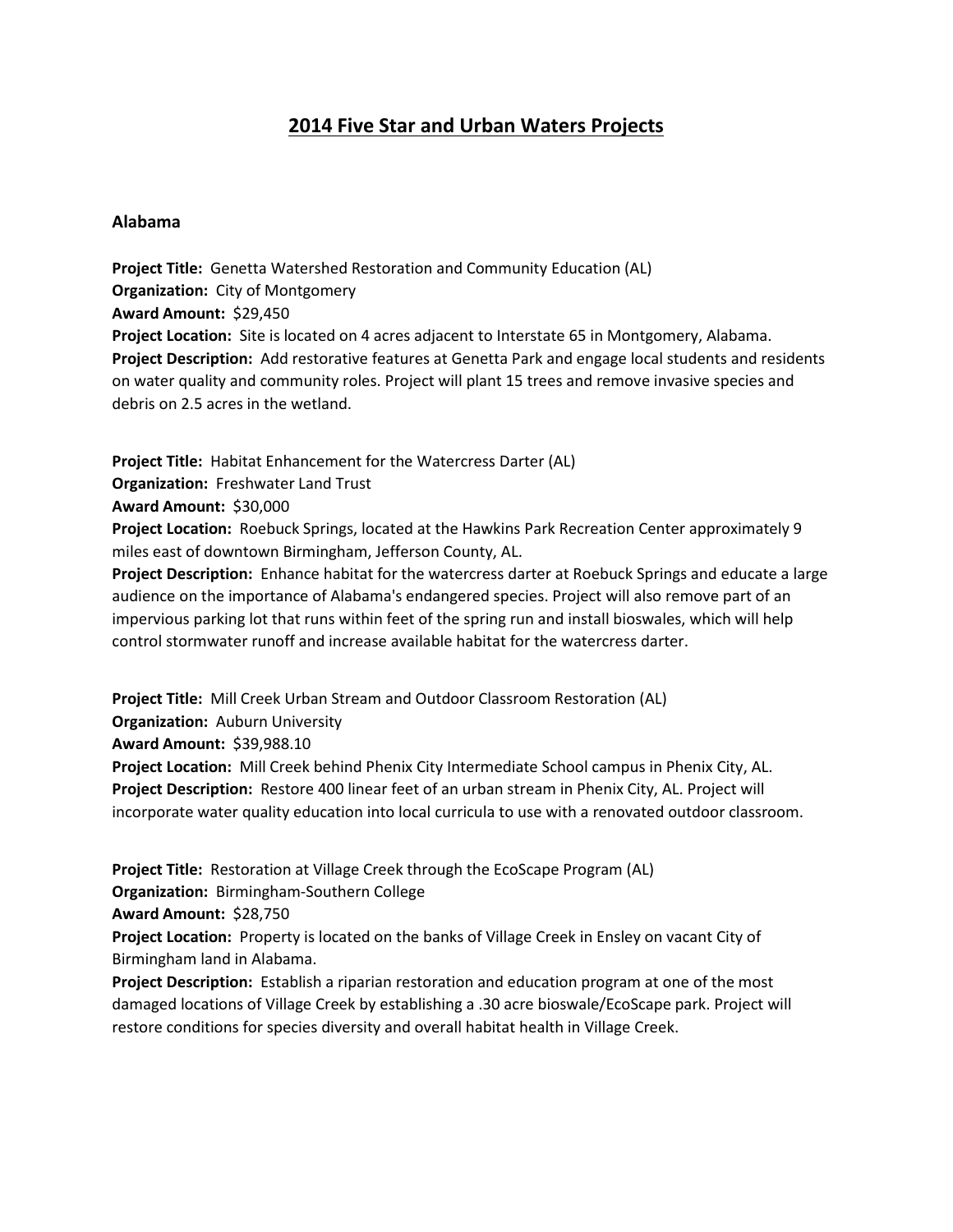### **Arizona**

**Project Title:** Greening Wilson Elementary School District (AZ) **Organization:** City of Phoenix **Award Amount:** \$30,000 **Project Location:** East Phoenix

**Project Description:** Construct 600 feet of engineered desert riparian habitat in a low-income Phoenix neighborhood that will serve to build the capacity of students and residents to sustain healthy urban ecosystems. Project will educate residents about the importance of this riparian habitat and provide them with the knowledge and tools to reintegrate desert riparian habitats back into their neighborhoods.

**Project Title:** Making Space for Monarchs and Students in Phoenix (AZ)

**Organization:** University of Arizona Board of Regents

**Award Amount:** \$29,209.40

**Project Location:** The Rio Salado Habitat Restoration Area in Phoenix, AZ.

**Project Description:** Restore Monarch butterfly habitat along the riparian corridor, providing students with the opportunity to make a difference in their community and environment. Project will provide 1,320 students with the opportunity to participate in the Water Investigations Program, a year-long study of water that includes three units of study: Water Resources and Supply, Water Use, and Water in the Environment.

# **California**

**Project Title:** Ballona Creek Watershed Restoration (CA) **Organization:** Los Angeles Audubon Society **Award Amount:** \$39,940 **Project Location:** Project connects two locations of the Ballona Creek watershed within Los Angeles urban core: Baldwin Hills Scenic Overlook State Park to the Santa Monica Bay at the Pacific Ocean. **Project Description:** Restore acres of wetlands and coastal habitat. Project will provide hands-on learning with an environmental curriculum and student mentorship.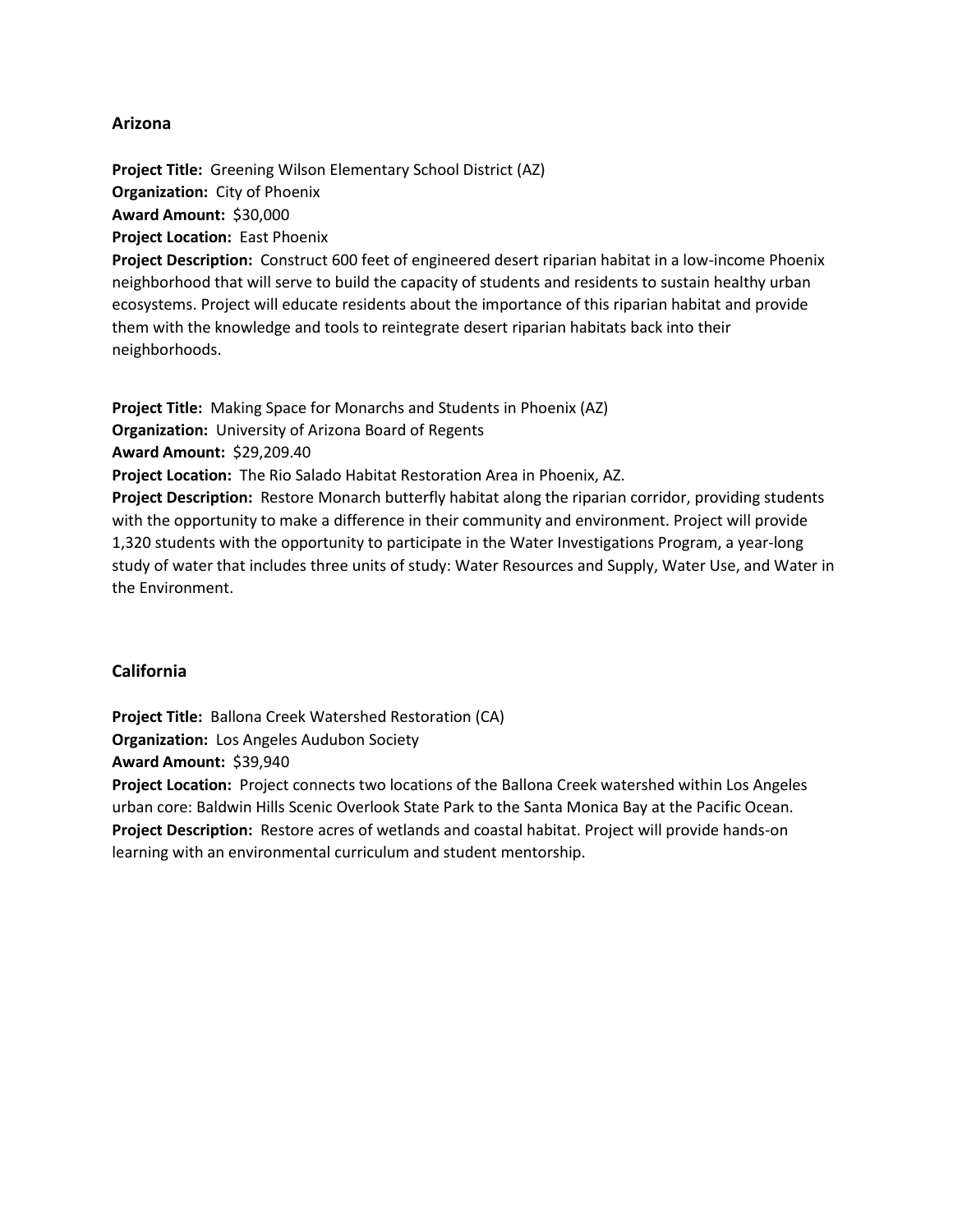**Project Title:** Centennial Creek Restoration (CA) **Organization:** Upper Salinas-Las Tablas Resource Conservation District **Award Amount:** \$30,000

**Project Location:** Centennial Creek is a highly visible waterway flowing alongside a community greenbelt trail in Centennial Park located in Paso Robles, California.

**Project Description:** Partner with the City of Paso Robles, National Resources Conservation Service, One Cool Earth, and Terra Verde to restore the natural ecology of Centennial Creek, a tributary of the Upper Salinas River. This project will achieve awareness through a personalized community based social marketing campaign and teach low impact design techniques to neighboring residents for successful, long-term stormwater maintenance in this densely populated urban area.

**Project Title:** Los Angeles River Rover Urban Wildlife Refuge Partnership (CA)

**Organization:** Friends of the Los Angeles River

**Award Amount:** \$24,975

**Project Location:** The Los Angeles River between the San Fernando Valley and Long Beach **Project Description:** Engage community members through school and public education programming and the Los Angeles River Rover. Project will educate community members about the valuable resources that the River provides for wildlife and the opportunities for the public to recreate along its banks.

**Project Title:** Muir Beach Stewardship and Community Engagement (CA)

**Organization:** Golden Gate National Parks Conservancy

**Award Amount:** \$37,500

**Project Location:** Redwood Creek Watershed at Muir Beach, CA

**Project Description:** Building on a multi-year effort to remove barriers to natural floodplain function, engage a diverse range of community members to restore native habitat in the Redwood Creek Watershed at Muir Beach. Project will provide a valuable, hands-on environmental education experience while also accomplishing critical habitat restoration tasks.

**Project Title:** Planting for the Future: Community Based Riparian Restoration (CA) **Organization:** Mattole Restoration Council

**Award Amount:** \$29,900

**Project Location:** Project activities will take place near Petrolia,Humboldt County, CA on riparian floodplains along the lower 5 miles of the Mattole River and the Mattole Estuary.

**Project Description:** Enhance a partnership between local watershed organizations, schools, and agencies while providing extensive opportunities for community members of all ages to participate in local restoration. Project will include collecting 100 pounds of native seed, propagating 15,000 plants, planting installations, invasive plant removal, and site monitoring.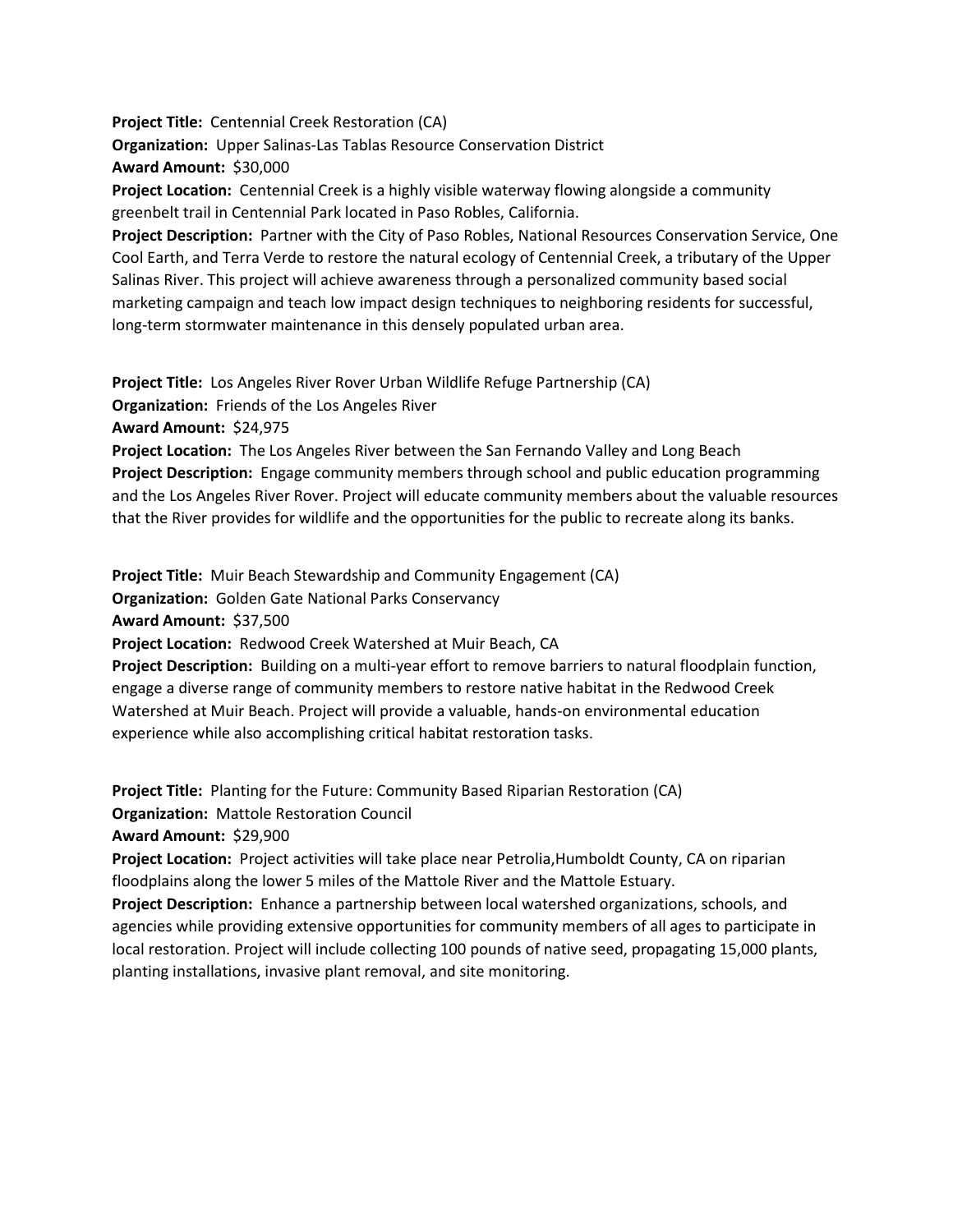**Project Title:** San Francisco Bay Community-based Restoration and Education (CA) **Organization:** Save The Bay **Award Amount:** \$30,000

**Project Location:** Project sites at Ravenswood Pond SF-2, Menlo Park, Faber/Laumeister Marshes, East Palo Alto, Palo Alto Baylands, Palo Alto, Eden Landing Ecological Reserve, Hayward, Creekside Park,Greenbrae, MLK Jr.

**Project Description:** Restore 16.68 acres of wetland habitat, engage 4,500 community volunteers, educate 2,000 (800 low income) students with Save The Bay partners to ensure a cleaner and healthier San Francisco Bay. Project will increase the wetland habitat that will improve the ability of marshes to increase coastal resiliency, expand holding capacity during flood events, re-introduce and re-establish native plant species, control non-native and invasive plant species, and increase native plant biodiversity and higher quality Bay-wide tidal marsh habitat.

# **Colorado**

**Project Title:** Community Greening and Restoration Initiative (CO)

**Organization:** Environmental Learning for Kids

**Award Amount:** \$30,000

**Project Location:** The Rocky Mountain Arsenal National Wildlife Refuge

**Project Description:** Transform a degraded detention pond into a destination natural area with off street connection to a National Wildlife Refuge. Project will educate the community about the sources, fate, and threats to the water their communities depend on.

**Project Title:** Fountain Creek Watershed Fire Restoration Initiative (CO)

**Organization:** Rocky Mountain Field Institute

**Award Amount:** \$30,000

**Project Location:** Project sites located in and around Colorado Springs including the Waldo Canyon Fire site and the Black Forest Fire site.

**Project Description:** Complete fire restoration and flood mitigation work in both the Waldo Canyon Fire scar and the Black Forest Fire scar. Project will promote healthy ecosystem recovery and community involvement.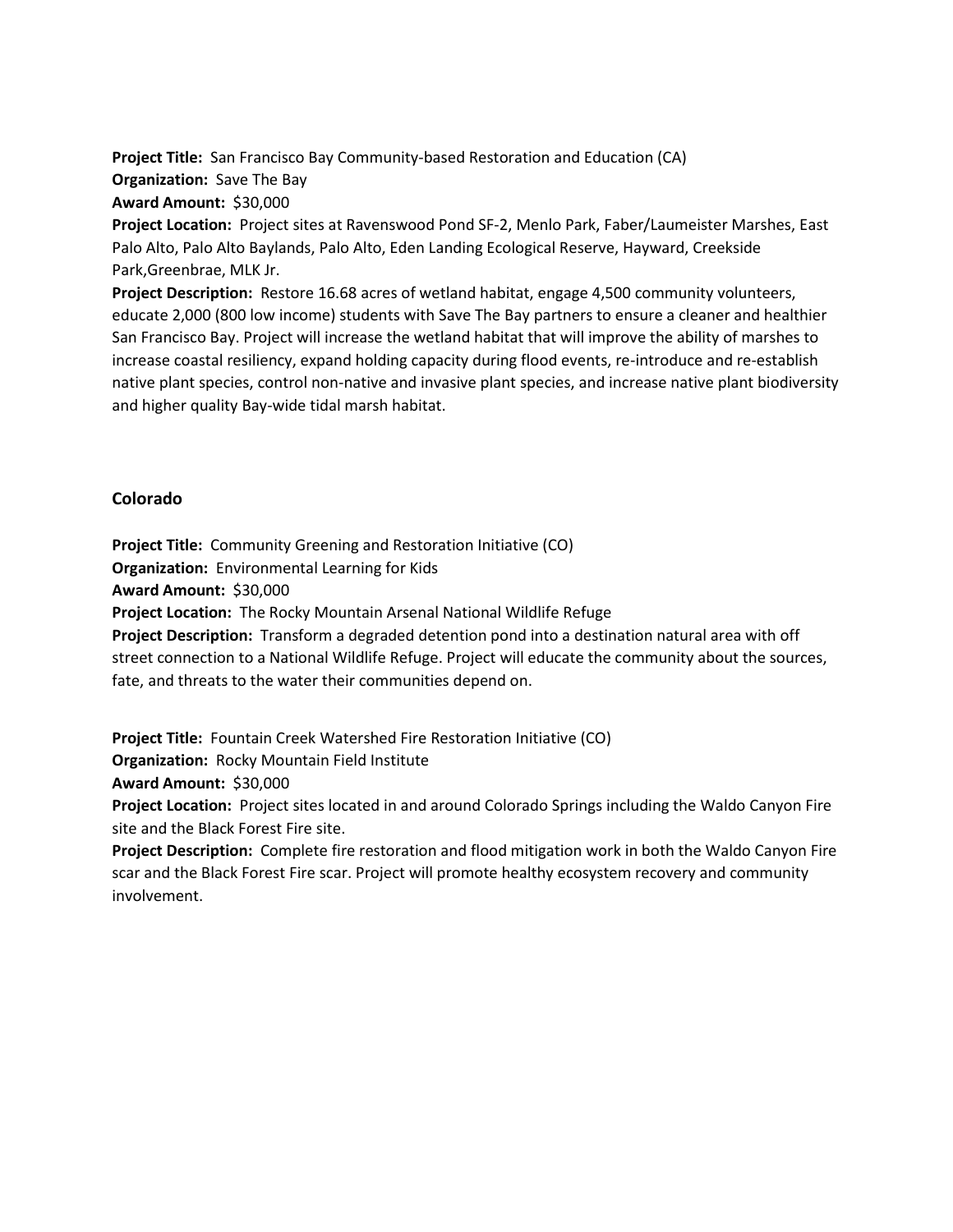## **Connecticut**

**Project Title:** Urban Oases in New Haven, Urban Wildlife Refuge Partnership (CT) **Organization:** National Audubon Society **Award Amount:** \$39,888.24 **Project Location:** The West River Watershed in New Haven **Project Description:** Provide habitat for migrating songbirds and improve watershed health while engaging the community in environmental learning, citizen science and stewardship. Project will educate students, their families, neighborhood groups, and the general public about the value of urban green spaces for watershed health and native wildlife, and demonstrate how to reduce pesticide use, create riparian buffer habitat, and provide quality habitat for Species of Concern.

#### **Florida**

**Project Title:** Bayou Grande Living Shorelines (FL) **Organization:** Keep Pensacola Beautiful

**Award Amount:** \$29,888.36

**Project Location:** Project sites along Bayou Grande and Civitan Park, an Escambia County owned park on Bayou Davenport, which connects to Bayou Grande in Pensacola, Florida.

**Project Description:** Restore oyster reefs and intertidal marsh habitat on one acre at two locations in the Pensacola Bay system. Project will provide nursery and foraging grounds for finfish, shellfish and wading birds, as well as filter stormwater runoff and stabilize the shoreline.

**Project Title:** Coastal Dune Lakes Monitoring and Restoration in Walton County (FL) **Organization:** Northwest Florida State College Foundation

**Award Amount:** \$33,375.68

**Project Location:** Project is located on and around the coastal dune lakes of South Walton County, Florida. Dune lakes are situated across 26 miles of coastline along the Gulf of Mexico.

**Project Description:** Treat invasive plants and engage volunteers in monitoring 58 water quality stations monthly on 16 coastal dune lakes in Walton Co, FL. Project will focus on community education and involvement.

**Project Title:** Jones Swamp Wetland Preserve Patton Restoration (FL) **Organization:** Escambia County Board of County Commissioners **Award Amount:** \$40,000 **Project Location:** Jones Creek in the Bayou Chico Watershed, NW Escambia County.

**Project Description:** Improve ecologic function of 35 acres of riparian buffer by restoring hydrology, reducing invasives and re-planting. Project will also increase visitorship through installing educational signs, implementing outdoor programs and improving 2,500 feet of trail.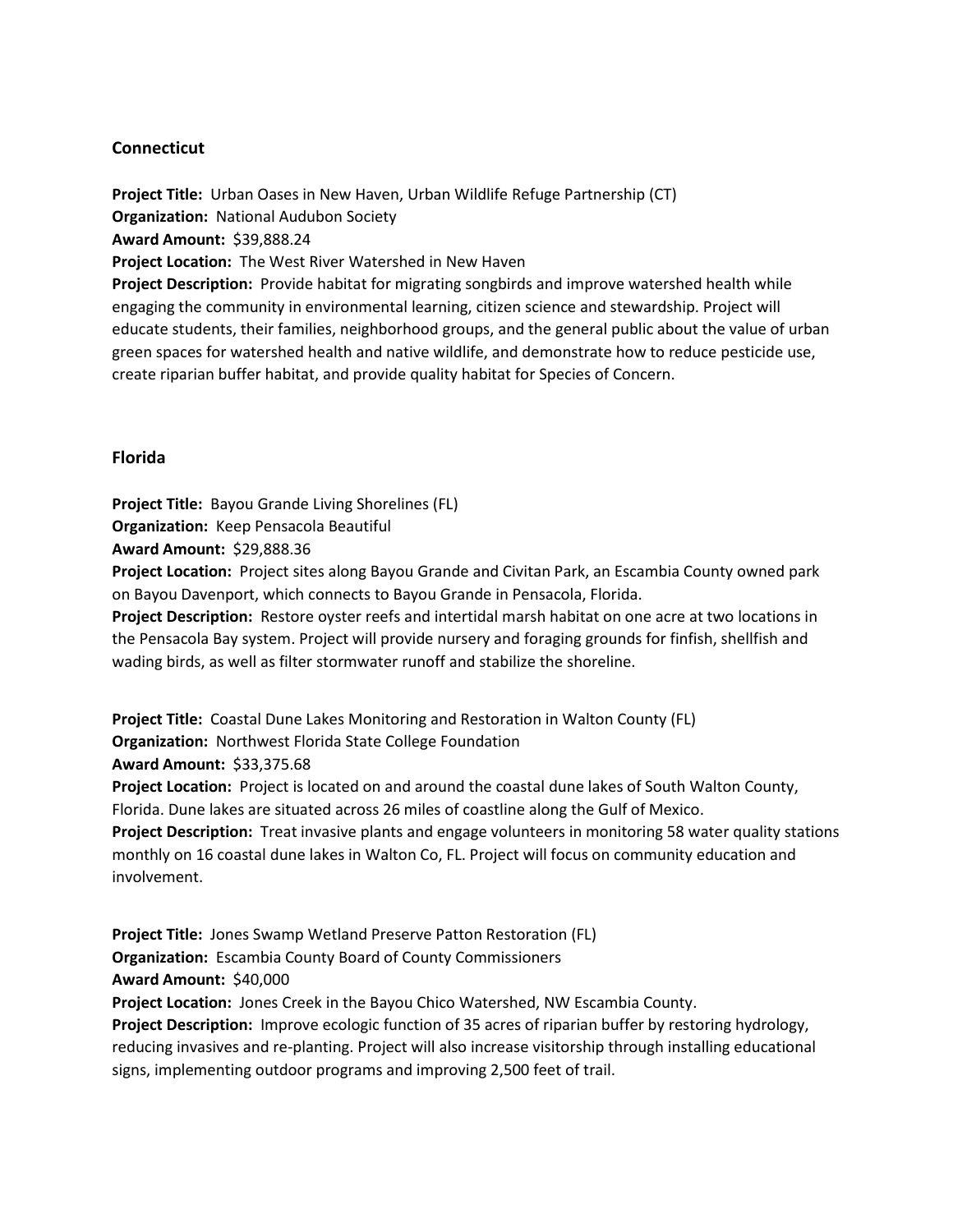**Project Title:** Virginia Key North Point Ecological Restoration (FL) **Organization:** Miami Science Museum **Award Amount:** \$99,524.20 **Project Location:** Virginia Key is a 1,000-acre barrier island located along the southeast coast of Florida just east of downtown Miami. **Project Description:** Restore seven acres of coastal subtropical habitat in South Florida and employ an

innovative outreach platform to engage volunteers. This project will utilize a unique portfolio of social media, science exhibits and iconic eco-art installations to promote participation in all phases of the restoration effort.

### **Georgia**

**Project Title:** Cay Creek Wetland Demonstration Landscape: A Coastal Model (GA) **Organization:** Coastal WildScapes **Award Amount:** \$39,978 **Project Location:** Cay Creek Wetland Park, Midway, Liberty County, GA. **Project Description:** Create a wetland demonstration landscape to provide a tangible example of good stewardship and a model for coastal sustainability. Project will leverage existing park infrastructure at Cay Creek Wetland Park to provide educational outreach that will improve the understanding of wetland natural communities and functions, and provide practical guidelines for sustaining wetland functions, habitats and wildlife in private and community landscapes along the coast of Georgia.

**Project Title:** Living Shoreline - Tybee Island (GA) **Organization:** University of Georgia **Award Amount:** \$25,000 **Project Location:** The Burton 4-H Center on Tybee Island. **Project Description:** Construct a living shoreline at the Burton 4-H Center on Tybee Island to halt erosion of a tidal stream. Project will utilize oyster shell to provide habitat for eastern oysters to settle upon and native plants to halt erosion.

**Project Title:** River Cane Restoration Initiative (GA) **Organization:** South River Watershed Alliance **Award Amount:** \$34,400 **Project Location:** DeKalb County, Georgia (south DeKalb County).

**Project Description:** Restore ten acres of river buffer along the South River. Project partners will transplant and reestablish river cane, remove invasive species and engage in targeted watershed education.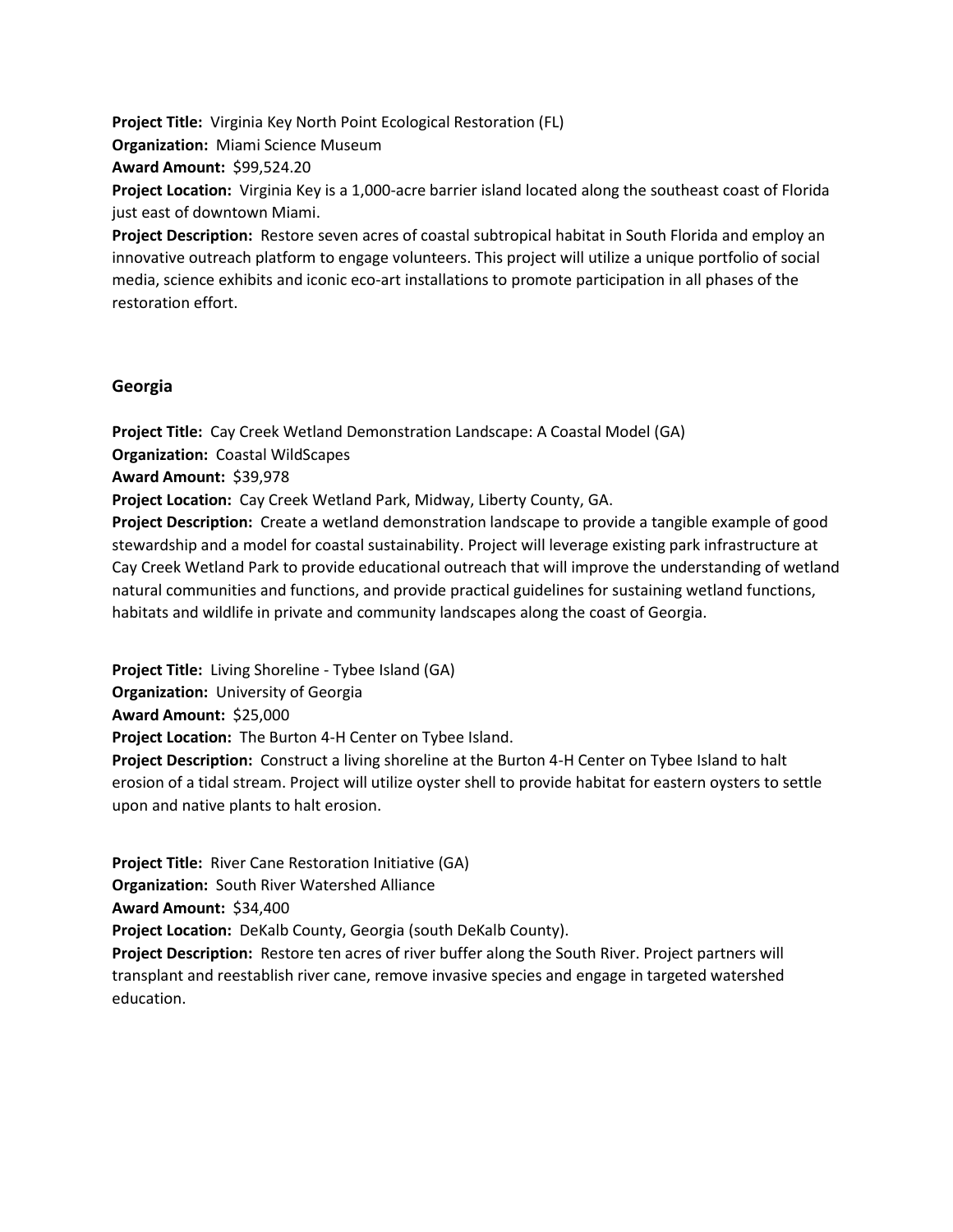**Project Title:** South Peachtree Creek and Veterans Hospital Restoration (GA) **Organization:** Trees Atlanta **Award Amount:** \$26,545 **Project Location:** Decatur, Georgia **Project Description:** Restore a quarter mile of South Peachtree Creek that runs behind the Atlanta VA Medical Center by planting native species while giving access to patients via a creekside mulch path. Project will stabilize the streambank, control erosion, restore wildlife habitat and provide controlled access to the area.

### **Illinois**

**Project Title:** Lake Katherine Pollinator Habitat Improvement Initiative (IL) **Organization:** Lake Katherine Nature Center and Botanic Gardens

**Award Amount:** \$34,004

**Project Location:** Lake Katherine Nature Center and Botanic Gardens is an 85-acre park located in Palos Heights, Illinois.

**Project Description:** Involve local students and volunteers in an 18-month restoration project that improves degraded wetland, prairie, and forest at the park. Project will directly improve habitat and environmental quality at the site, provide hands-on opportunities for involvement in environmental stewardship at Lake Katherine as well as educate visitors, students, and the surrounding communities about restoration at the park.

**Project Title:** Urban Watershed Restoration at Green Valley Nature Preserve (IL) **Organization:** River Action **Award Amount:** \$50,000 **Project Location:** Green Valley is a 250 acre natural area adjacent to the Rock River, located in Moline, IL.

**Project Description:** Building off restoration efforts at Green Valley completed fall 2013, this project will restore the remainder of the 250 acre area and its tributaries, restoring a critical urban watershed. Project work will improve water-quality and wildlife habitat throughout the watershed.

**Project Title:** Wild Indigo Urban Naturalist Training (IL) **Organization:** National Audubon Society

**Award Amount:** \$29,394.04

**Project Location:** The Calumet region in the Lake Michigan watershed in southeast Chicago. **Project Description:** Train staff members from underserved communities and leaders of other community organizations to serve as urban naturalists and promote stewardship of local nature. Project will introduce underserved communities to the sand prairies, sand savannas, woodlands, dune and swale ecosystems, and migratory birds of the Calumet region, and promote habitat stewardship.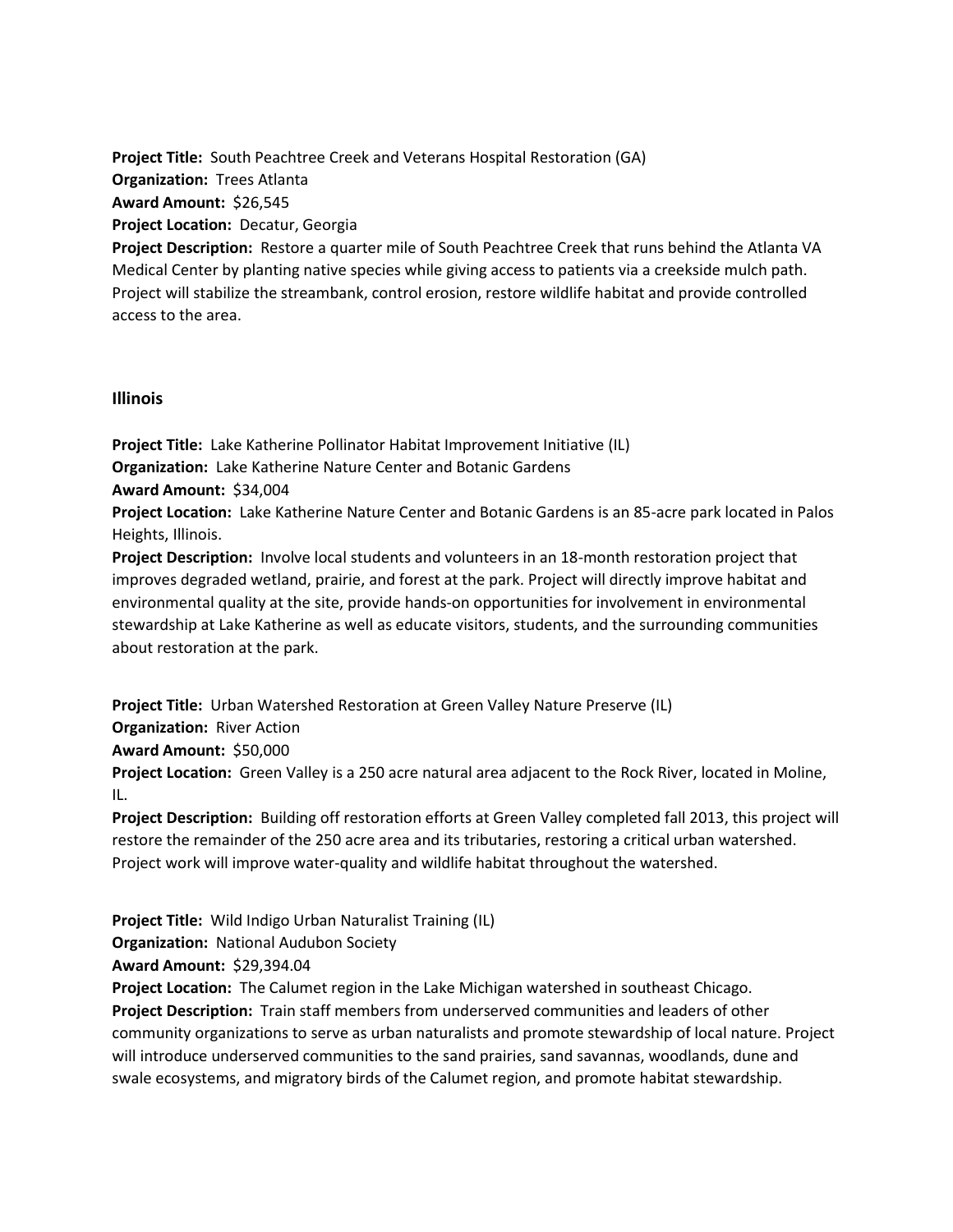### **Kentucky**

**Project Title:** Boone Wetland and Native Plant Restoration Initiative (KY) **Organization:** Morehead State University **Award Amount:** \$22,396.99 **Project Location:** West Morehead, KY **Project Description:** Utilize a number of partnerships to conduct an on-the-ground restoration of a riparian zone. Project will engage 110 volunteers and restore two acres of habitat.

### **Louisiana**

**Project Title:** Habitat Is Where It's At (LA) **Organization:** University of New Orleans **Award Amount:** \$42,188.09 **Project Location:** Bayou Sauvage National Wildlife Refuge in New Orleans (LA) **Project Description:** Enhance eight acres in three wetland habitats in Bayou Sauvage Wildlife Refuge, while educating students and community members about wetland values. Project will allow underserved urban students and volunteers to gain a better understanding of the value of the wetlands surrounding the urban center of New Orleans through hands-on activities.

### **Maryland**

**Project Title:** Stream Stewards (MD)

**Organization:** Anacostia Watershed Society

**Award Amount:** \$35,000

**Project Location:** Two sites in Prince George's County, MD: Riverdale Elementary and University Park Elementary schools, within the Anacostia River Watershed.

**Project Description:** Educate and empower 400 students to implement low-impact development projects at two schools in the Anacostia River Watershed. Project will teach students about issues facing the Anacostia River Watershed, participate in a field study of the river, and implement low-impact development strategies (such as painting and installing rain barrels and creating rain gardens) at their schools.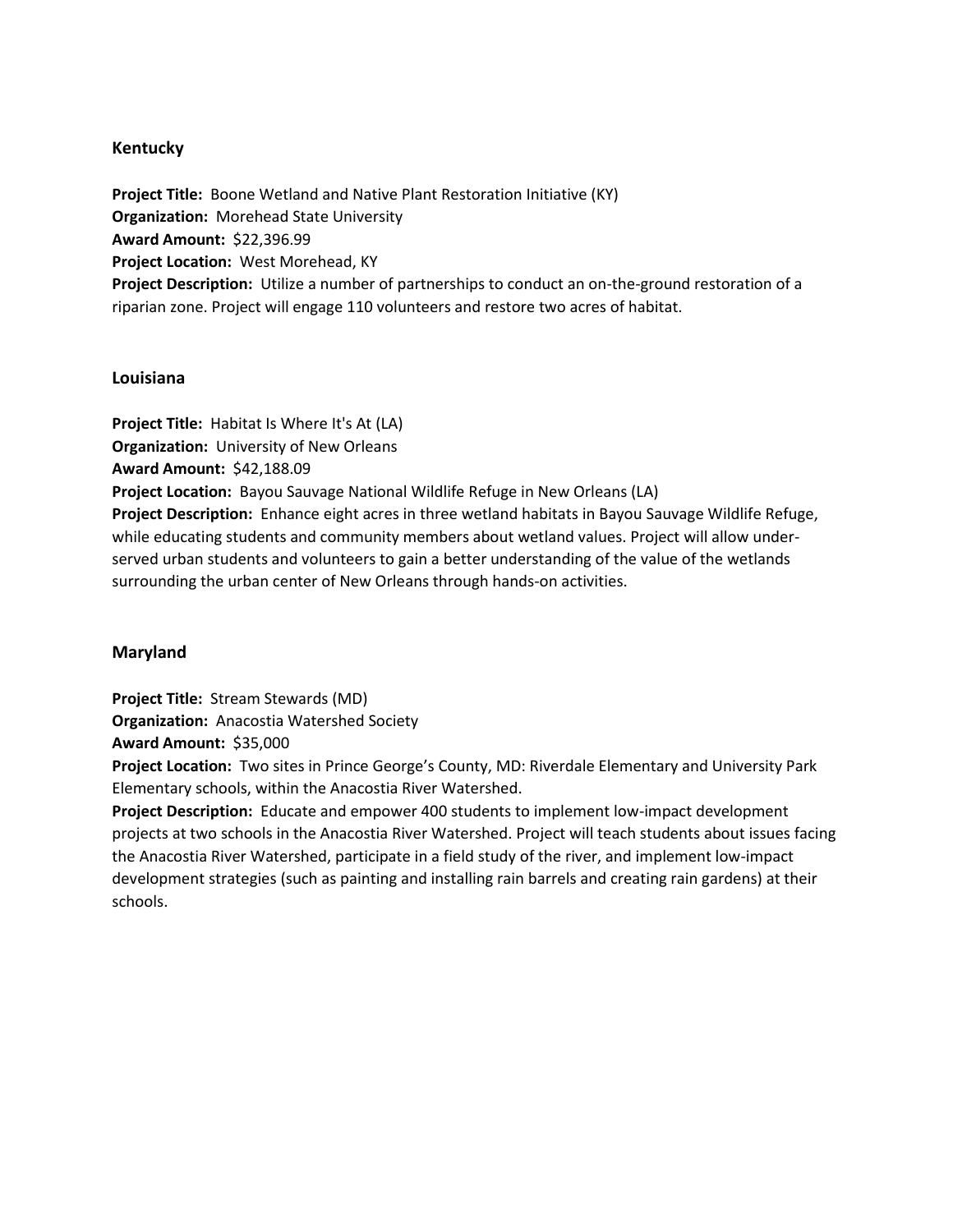### **Massachusetts**

**Project Title:** Canoeing For Clean Water, Charles River (MA) **Organization:** Charles River Watershed Association **Award Amount:** \$30,746 **Project Location:** Charles River Lakes District in the metropolitan Boston area **Project Description:** Restore habitat and recreation through invasive weed eradication. Project will mobilize hundreds of volunteers, involves large-scale mechanical harvesting and research, and create new river stewards.

### **Minnesota**

**Project Title:** Mississippi River Conservation Volunteers (MN) **Organization:** Mississippi River Fund **Award Amount:** \$27,975 **Project Location:** The Mississippi National River and Recreation Area in Minnesota. **Project Description:** Restore floodplain and bluff woodlands on the upper Mississippi River, engaging underserved youth populations and volunteers. Project will restore habitat and engage volunteers through community groups and educational volunteer experiences.

### **Minnesota/North Dakota**

**Project Title:** Reforesting the Red River (MN, ND)

**Organization:** River Keepers

**Award Amount:** \$38,522

**Project Location:** The Red River of the North borders North Dakota and Minnesota flowing north into Canada. The target geographic area will be degraded riparian land within the City of Fargo, ND and Moorhead, MN.

**Project Description:** Restore the forest to improve water quality and develop public appreciation and use of urban storm water best management practices. Project will remove invasive plants, prepare land for planting, and plant and maintain native shrubs and trees on public land in the urban riparian forest.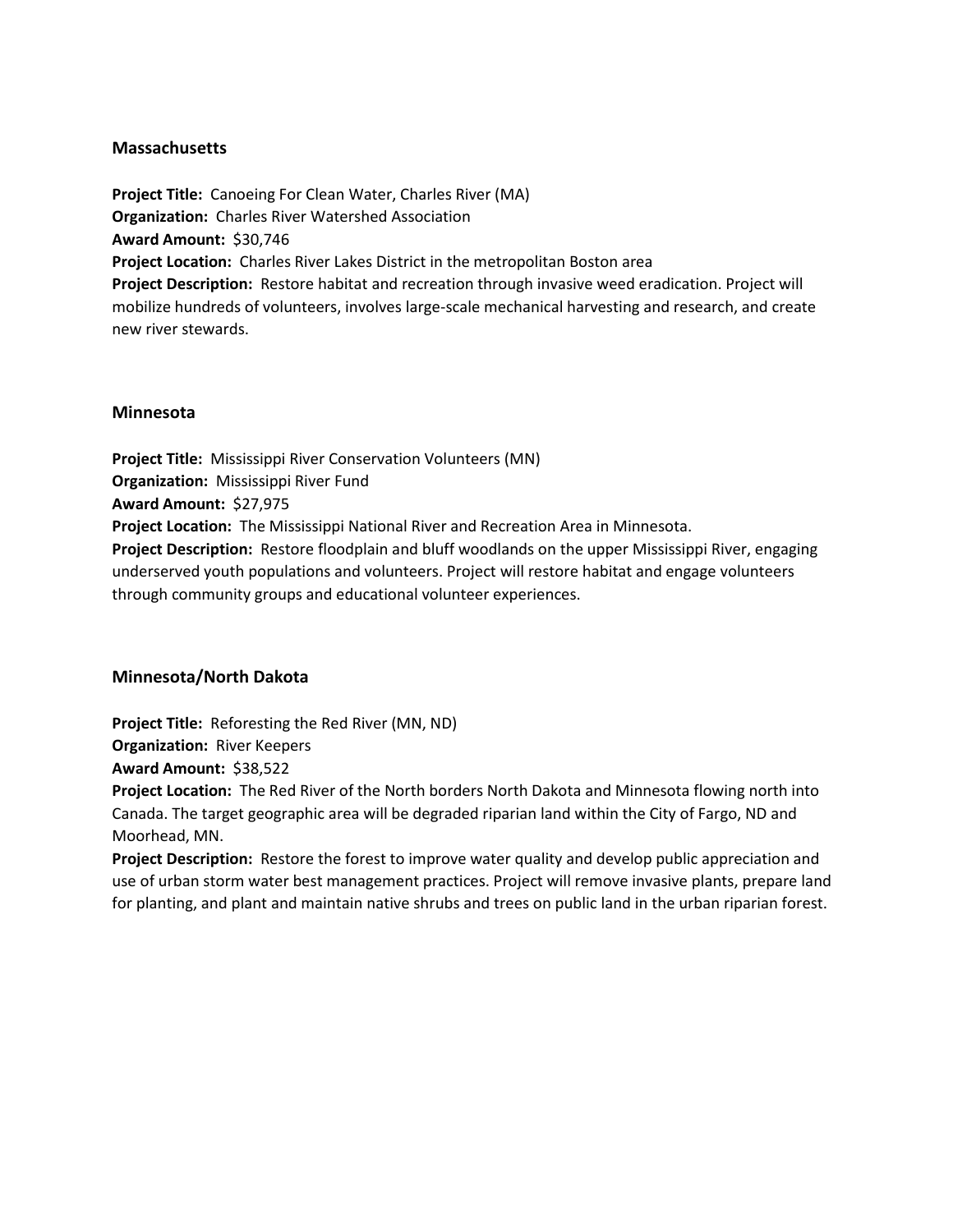# **Mississippi**

**Project Title:** Urban Forest Restoration in I.G. Levy Park (MS) **Organization:** City of Pascagoula, Mississippi **Award Amount:** \$25,000.65 **Project Location:** I.G. Levy Park **Project Description:** Restore one acre of urban forest in a Pascagoula, MS community park to increase bird habitat near Whitehead Lake. Project will remove invasive species, plant trees, and plant rain gardens.

### **Missouri**

Watershed.

**Project Title:** Lower Meramec Hands-On Stewardship and Watershed Education (MO) **Organization:** The Open Space Council for the St. Louis Region **Award Amount:** \$25,000 **Project Location:** St. Louis urban core, including downtown and county and residents of the Meramec River, Big River, Bourbese, Courtois, and Huzzah Rivers located within 1.5 hours of downtown St. Louis **Project Description:** Implement a three prong approach to the Lower Meramec Watershed plan by restoring 500 miles of river, educating the public through "Watershed Cairns" art, and University water quality research. Data will be collected and analyzed from project sites throughout the Lower Meramec

# **New Jersey/New York**

**Project Title:** Groundwork-Walkill Connection:Fostering Urban River Stewards (NY, NJ)

**Organization:** Groundwork Hudson Valley

**Award Amount:** \$35,410

**Project Location:** Activities take place in Yonkers, NY, in a low-income neighborhood next to the Saw Mill River. Activities also take place at Wallkill National Wildlife Refuge.

**Project Description:** Improve access to the Saw Mill River so that residents living next to it can both protect and enjoy the river. Project will have volunteers restore riverbanks by removing invasives and planting native trees.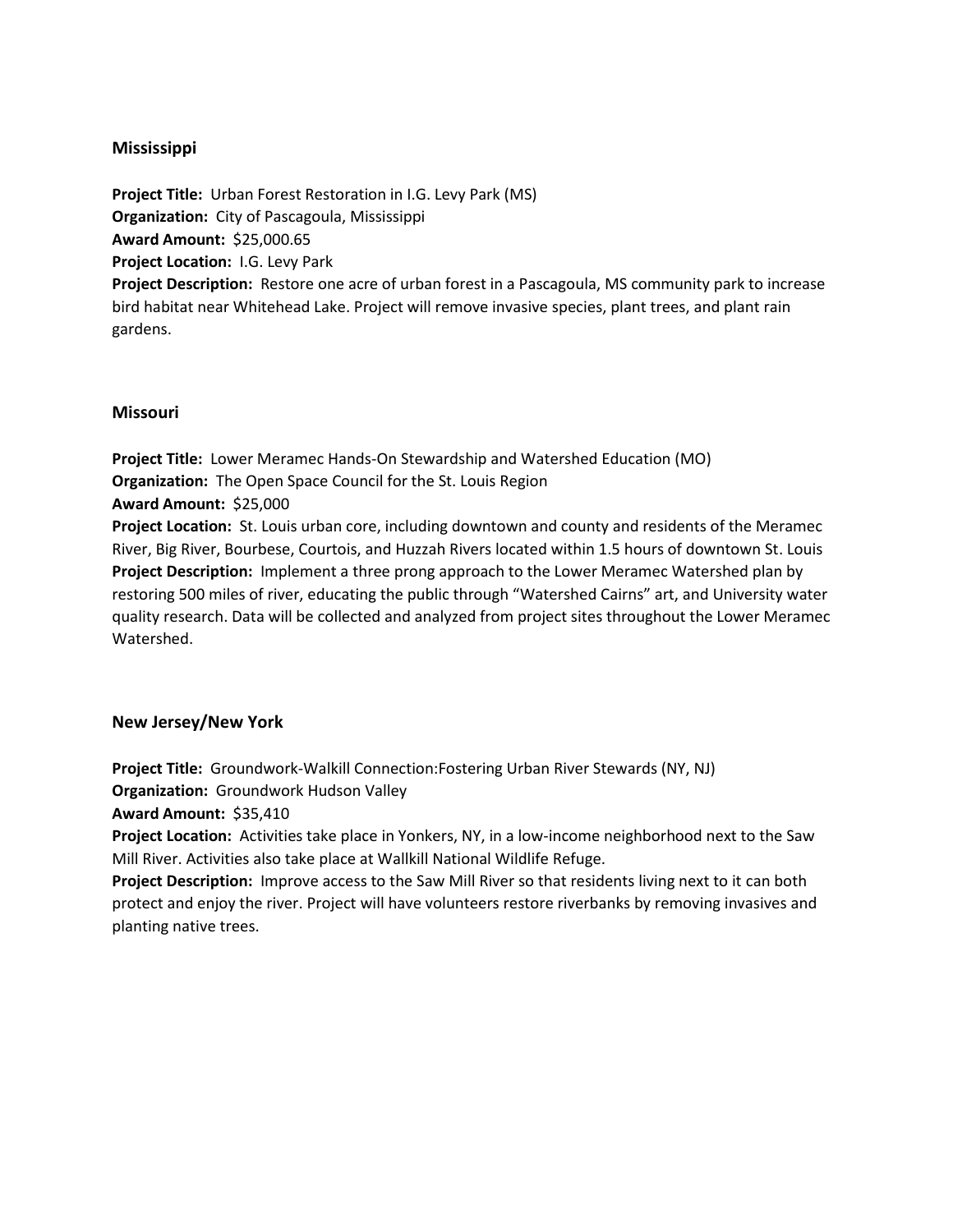### **New York**

**Project Title:** Bioswale Maintenance Certification Program (NY) **Organization:** Gowanus Canal Conservancy **Award Amount:** \$49,885.45 **Project Location:** The Gowanus Watershed in Brooklyn, NY. **Project Description:** Develop a community education and certification program that will engage community members in the stewardship of public green infrastructure measures. Project will train volunteer stewards and license them to maintain any public right of way bioswale in the city of New York with guidance from Parks.

### **Nez Perce Tribe**

**Project Title:** Restore Wetland into Nature Park for Environmental Education (ID) **Organization:** Nez Perce Tribe **Award Amount:** \$44,433.58 **Project Location:** Nez Perce Indian Reservation **Project Description:** Restore a wetland on the edge of a tribal community by eradicating noxious weeds and planting native wetland plants. Project will create interpretive signs for nature trail for community use.

### **North Carolina**

**Project Title:** The Butterfly Highway: Connecting People and Nature (NC) **Organization:** The University of North Carolina Charlotte **Award Amount:** \$33,673 **Project Location:** Urban neighborhoods located in the Irwin Watershed of the Catawba River Basin in the city of Charlotte, NC.

**Project Description:** Create new habitats for butterflies and other wild pollinator species in undeserved neighborhoods in the city of Charlotte, NC. This project will have both social and environmental outcomes.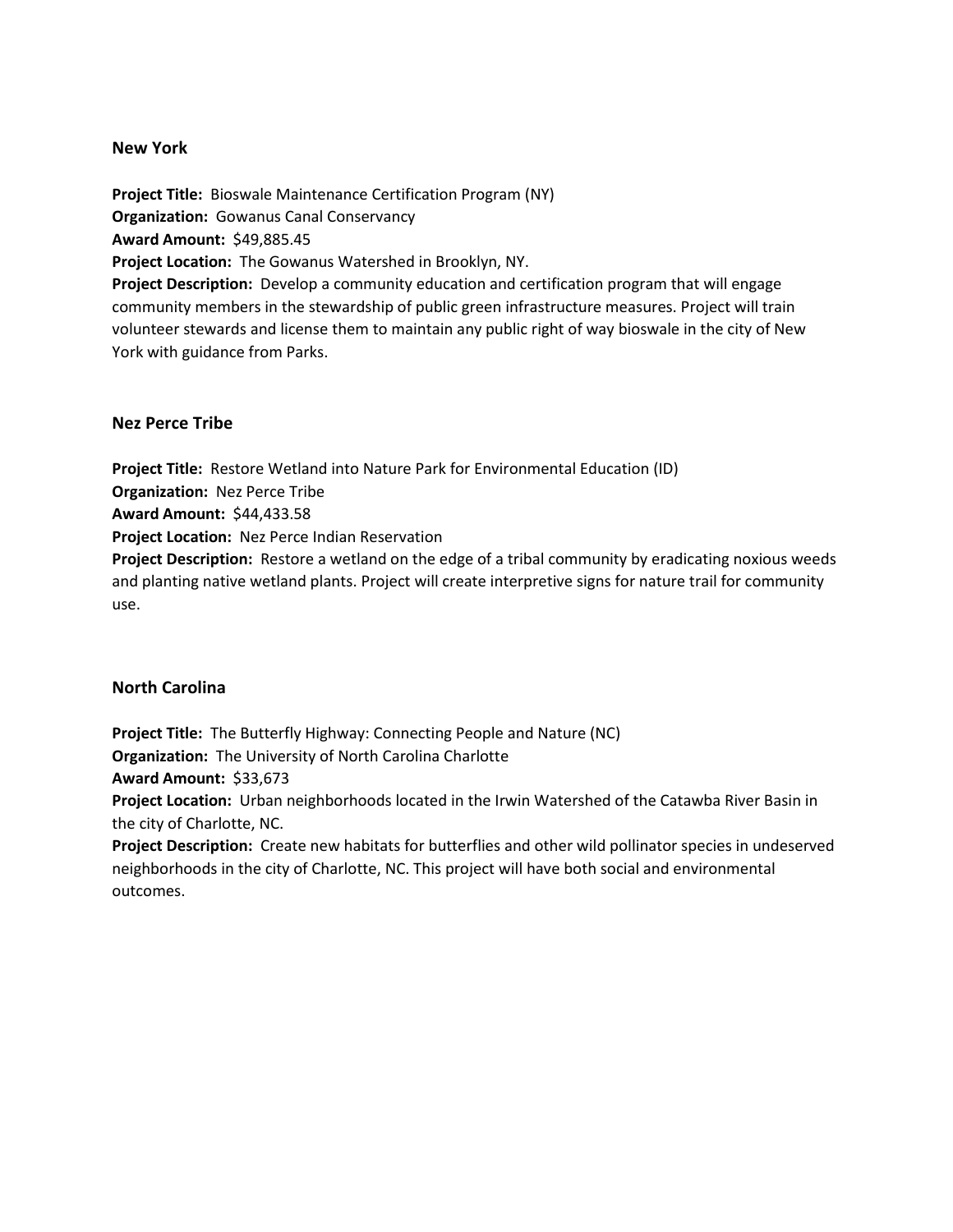## **Oregon**

**Project Title:** Gladstone Parks Habitat, Education and Job Readiness (OR) **Organization:** Lower Columbia Estuary Partnership **Award Amount:** \$41,536.34 **Project Location:** Meldrum Bar Park and Cross Park in the City of Gladstone, part of the metropolitan area of Portland, Oregon.

**Project Description:** Expand natural area restoration on four acres at Meldrum Bar and Cross Parks. Project will have at-risk youth, students, and volunteers remove invasive plants and install native plants.

### **Pennsylvania**

**Project Title:** Neighborhood Environmental Stewardship (PA) **Organization:** National Audubon Society

### **Award Amount:** \$29,999

**Project Location:** The project will be in Philadelphia in/around USFW refuge and the large park system (Fairmount Park).

**Project Description:** Implement a community engagement project in Philadelphia, providing innovative programs and habitat restoration work at the refuge, at schools and in neighborhoods. Project will implement hands-on programming at the John Heinz National Wildlife Refuge, at schools, and in neighborhoods to increase the quality of habitat for birds and create better communities.

**Project Title:** Restoring Dead Man's Hollow through Community Service (PA)

**Organization:** Allegheny Land Trust

**Award Amount:** \$38,825

**Project Location:** Dead Man's Hollow is located south of Pittsburgh, PA along the Youghiogheny River in Liberty and Lincoln Boroughs and Elizabeth Township and is contiguous with the Great Allegheny Passage.

**Project Description:** Restore 440 acres of conserved woodlands at Dead Man's Hollow in Lincoln Borough by funding an AmeriCorps employee to implement an extensive management plan and outreach. Project will mobilize resources to implement the Dead Man's Hollow Trail Plan, restore the ecology of the area, and enhance the visitor experience.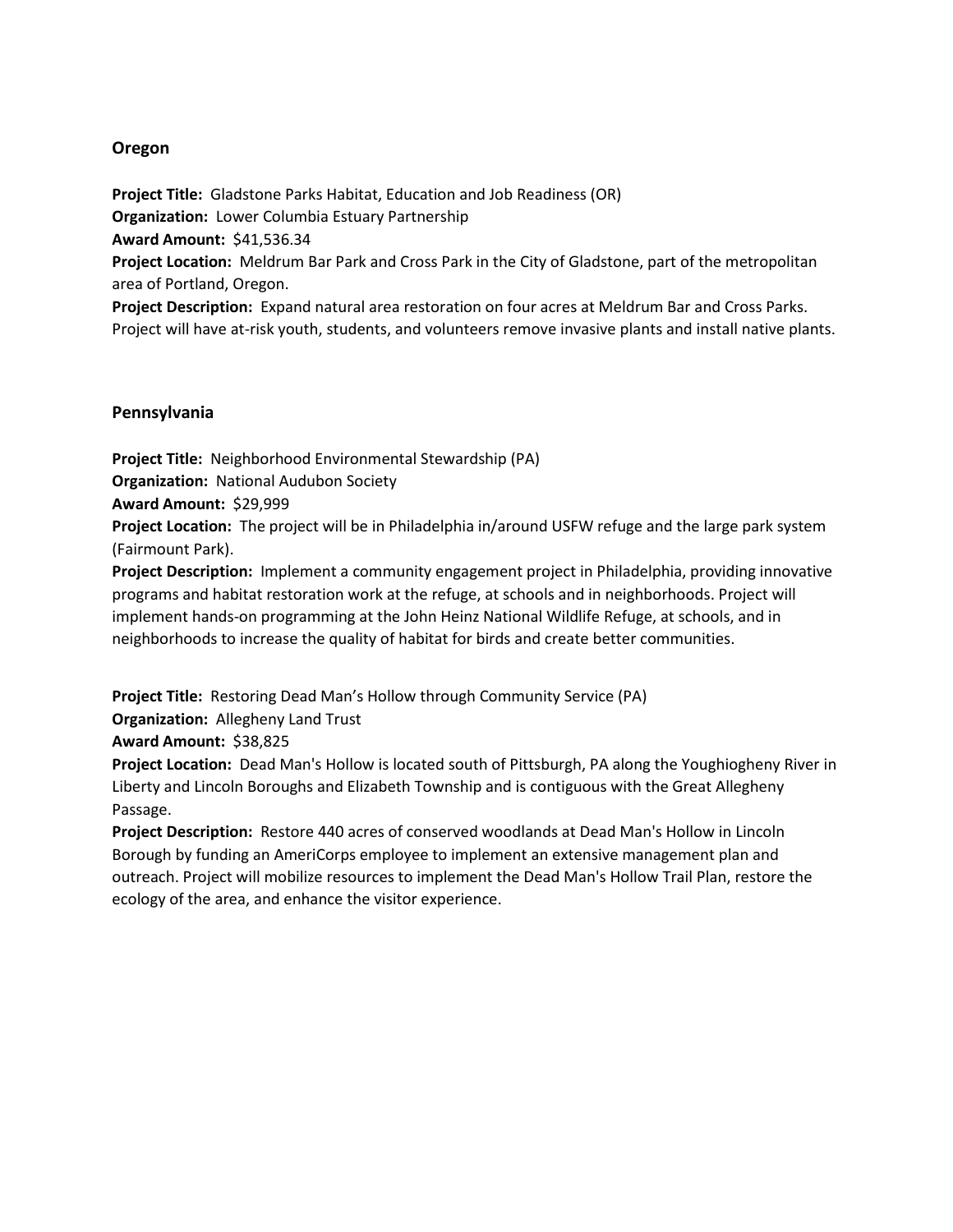### **Tennessee**

**Project Title:** Advancing Watershed And Restoration Education (TN) **Organization:** Shelby Farms Park Conservancy **Award Amount:** \$25,000 **Project Location:** Shelby Farms Park and schools throughout Shelby County. **Project Description:** Connect educational curriculum at Shelby Farms Park with the conservation projects occurring in 2014 and 2015, demonstrating conservation in action. Project will expand field trip and summer camp programs with updated Naturalist Notebooks and field exploration activities highlighting ongoing watershed and wildlife habitat conservation projects to rehabilitate Patriot Lake, restore upstream wetlands, and reforest several fields bordering the Lake.

**Project Title:** Wolf River Greenway Restoration (TN) - III

**Organization:** Wolf River Conservancy

**Award Amount:** \$30,000

**Project Location:** The three project sites are located near the intersection of Germantown Road and Wolf River Boulevard, within the Wolf River watershed in Memphis and Shelby County, Tennessee. **Project Description:** Provide a land stewardship education program, including hands-on site restoration projects to remove invasive, non-native plant species on three sites in the Wolf River watershed in Memphis, Tennessee. Project will engage students and volunteers in the removal of 15 acres of invasives.

### **Texas**

**Project Title:** Alamo-Area Children Organized to Replant Natives (TX) **Organization:** Northside Education Foundation **Award Amount:** \$25,175 **Project Location:** Five one-acre sites in public areas in San Antonio, primarily along the 40 miles of creekway parks and trails that has been created in the city's watershed.

**Project Description:** Recruit students, parents, staff, and other community members from local schools to implement biodiversity improvement projects along San Antonio's public creekway park system. Project will engage community members in Community Biodiversity Improvement Events to plant and maintain native trees and vegetation at five sites.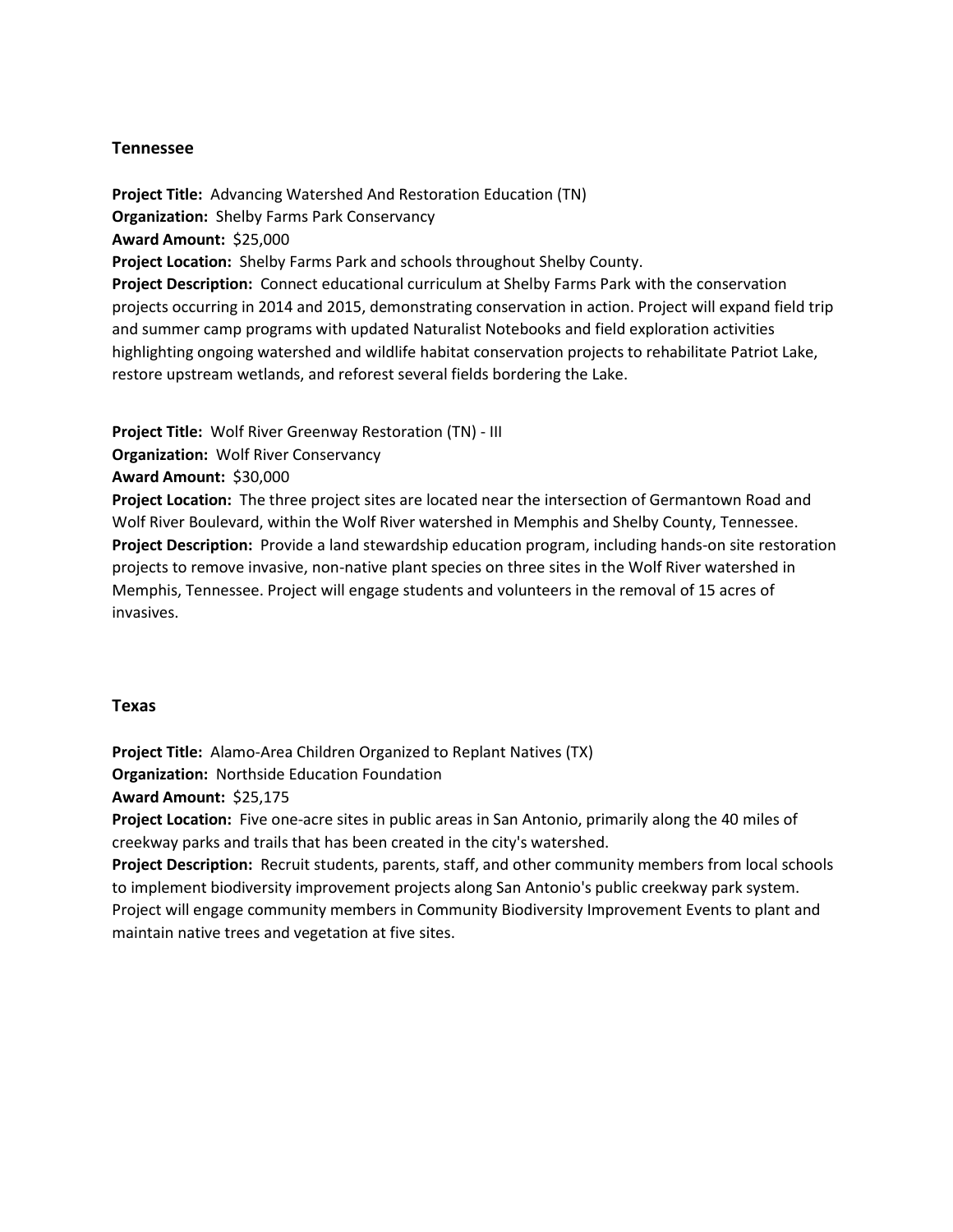**Project Title:** Creating Learning Gardens to Foster Environmental Stewards (TX) **Organization:** REAL School Gardens **Award Amount:** \$100,584.48 **Project Location:** Five high-poverty elementary school communities located within the urban Dallas-

Fort Worth, Texas region.

**Project Description:** Lead a community effort to establish five school-based learning gardens in North Texas to serve as sites for hands-on conservation and education. These spaces will boost academic achievement and environmental stewardship.

**Project Title:** Pharr-San Juan-Alamo Preserving for Future Generations (TX)

**Organization:** Pharr San Juan Alamo ISD

**Award Amount:** \$45,650

**Project Location:** The tri-city area of Pharr, San Juan, Alamo, located in the lower sub-basin of the Rio Grande-Rio Bravo watershed

**Project Description:** Create natural habitats at three elementary campuses in an effort to create a paradigm shift in the current attitude about conservation. Project will utilize education including formal education, public awareness, and training as a process to promote the importance of the Tamaulipan Brushland ecosystem's natural habitats and species.

**Project Title:** Wild Urban Connections, Houston (TX)

**Organization:** Houston Wilderness

**Award Amount:** \$50,000

**Project Location:** Greater Houston Metropolitan Area

**Project Description:** Focus on under-served urban residents finding, valuing, and caring for nature in their community by targeting youth, city parks, neighborhood service, technical assistance and habitat restoration. Project will engage community members through community stewardship days and repeated exposure to National Wildlife Refuges through summer Houston Parks and Recreation Department programs, Student Conservation Association, Buffalo Bayou Partnership, and the Woods Project.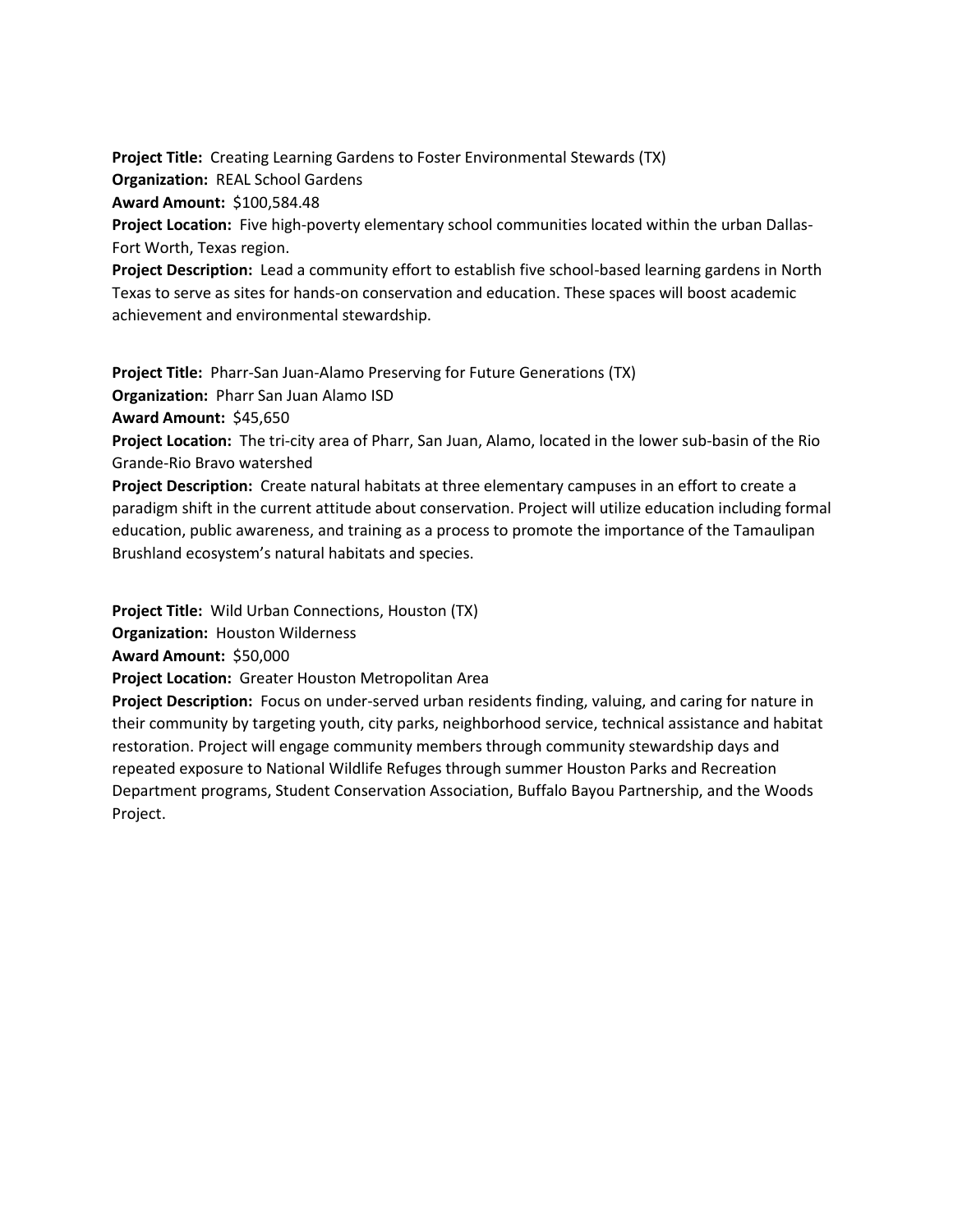## **Utah**

**Project Title:** Escalante Watershed Restoration–Woody Invasive Control (UT) **Organization:** Grand Staircase Escalante Partners **Award Amount:** \$28,160 **Project Location:** Garfield County, Escalante Watershed, Southern Utah, within Grand Staircase Escalante National Monument.

**Project Description:** Restore riparian habitat through removal of Russian olive, directly benefiting native plant and animal species habitat, while involving local communities and creating conservation job opportunities. Project will expose young adults to the natural world and to career opportunities in the conservation field.

**Project Title:** West Valley City Stormwater Treatment/Wetland Restoration (UT)

**Organization:** Jordan River Commission

**Award Amount:** \$49,564

**Project Location:** West Valley City, Utah. The site is adjacent to the Jordan River and is in the center of the Jordan River Watershed.

**Project Description:** Restore a stormwater detention pond to a functional wetland habitat while engaging community members and students. Project's site will demonstrate creative ideas to rehabilitate the heavily urbanized Jordan River.

# **Washington**

**Project Title:** Japanese Knotweed Control in the Salmon Creek Watershed (WA) **Organization:** Clark Public Utilities **Award Amount:** \$35,848 **Project Location:** The Salmon Creek watershed in Clark County, southwestern Washington. **Project Description:** Survey 15 stream miles and control knotweed in the Salmon Creek watershed through a coordinated effort of treatment and outreach activities with a diverse group of partners, landowners and volunteers. Project will remove knotweed, essential to protecting native riparian habitat, and educate landowners about knotweed eradication.

**Project Title:** Lake Sammamish Kokanee: A Model for Urban Stewardship (WA) **Organization:** Friends of the Issaquah Salmon Hatchery **Award Amount:** \$30,106.94

**Project Location:** Lake Sammamish Urban Wildlife Refuge within the Seattle Metropolitan Area. **Project Description:** Restore kokanee populations and improve watershed health within the Lake Sammamish Urban Wildlife Refuge Partnership through volunteer based riparian restoration and diverse educational programming. Project will contribute to riparian zone recovery through volunteer projects and educational programming.